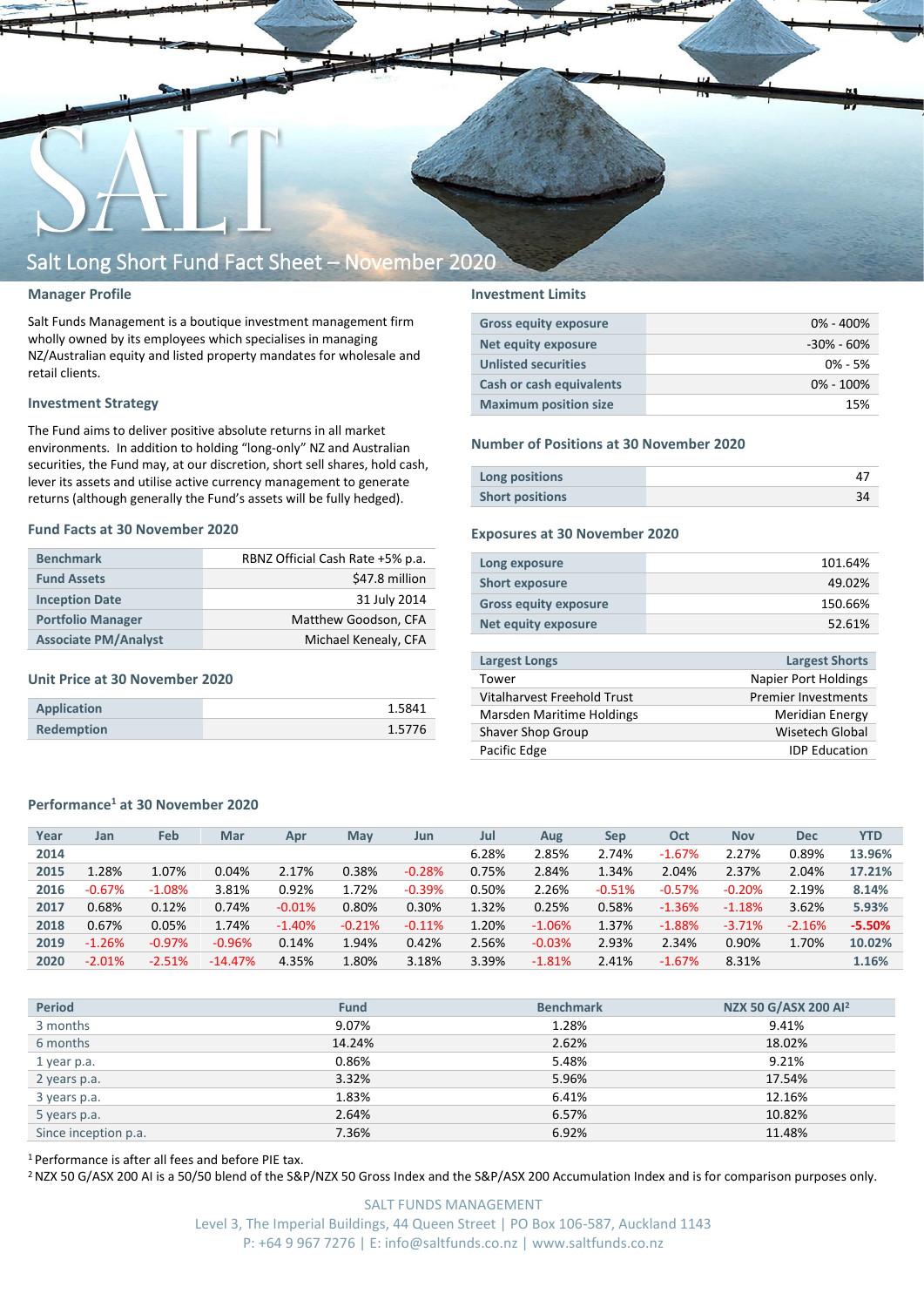# SALT

### Salt Long Short Fund Fact Sheet November 2020 Page 2 of 5

#### **Country Allocation at 30 November 2020 (Gross Equity Exposure) November 2020 Individual Stock Contribution**



### **Fund Commentary**

### Dear Fellow Investor,

November was something of a watershed month for the Fund, with a record performance outcome of +8.31%. There were three key drivers behind this.

Firstly, stock selection was very strong, with the key highlight being a takeover bid for our large holding in the formerly very cheap Vitalharvest Trust (VTH, +24.4%). More on this and other key holdings shortly.

Secondly, and intertwined with our stock selection working well, there was a massive switch in factor performance in markets across the world. Price momentum stocks lagged, while cyclicals and some value stocks caught a powerful bid. This major factor switch was accompanied by bond yields rising sharply. NZ yields rose from 0.51% to a bounteous 0.87%, while the US benchmark rose from 0.68% to 0.88%. They have crept up a little further since.

A key catalyst was positive vaccine news from Pfizer, Modena and to a degree Astra-Zeneca. This has seen a moment in time that is a real sweet spot for markets. The outlook for economic and earnings growth in 2021 is increasingly positive, while central bankers globally are keeping in place unprecedented (and in our view ultimately reckless) levels of monetary easing.

The Goldman Sachs Australia strategy research team picked apart the key market moves occurring under the hood during the month. Their analysis of factors on a long-short basis showed that "momentum" stocks returned -15.6%, "stay-at-home" were -15.0%, "growth" was -12.6%, while



"value" was +7.8% and worryingly for some long-short funds, "high short interest" was +4.9%. This combination of drivers spilled over into the NZ market and it was clearly a very favourable backdrop for our valuation sensitive style after months of battling into strong headwinds.

The third key factor for our strong performance was simply that we had lifted our net length into the low-mid 50% region on a view that markets could potentially move into a sweet-spot in a post-vaccine environment. We also recognised that being "beta-adjusted market neutral" required greater net length in the current environment.

Despite this larger net length than we have run historically, the Fund continued to deliver returns that are uncorrelated to equities and it provided a degree of protection on the rare negative days. November saw just seven down-days for the 50/50 index of Australia and NZ, with an average return on those days of -0.29%. The Fund was up on four of those seven days and delivered an average return of +0.06%.

Critically, this shows that the Fund did not simply get itself long equities and ride the bull market, while pretending to be a long-short fund. If we had done that, we would have been clearly negative on the down days.

While markets are currently in a euphoric sweet spot, we are becoming concerned that sentiment measures have reached very extended levels. This is shown below in the CNN Fear & Greed metric, which for the first time since earlier this year has hit extreme greed levels of over 90. This metric is an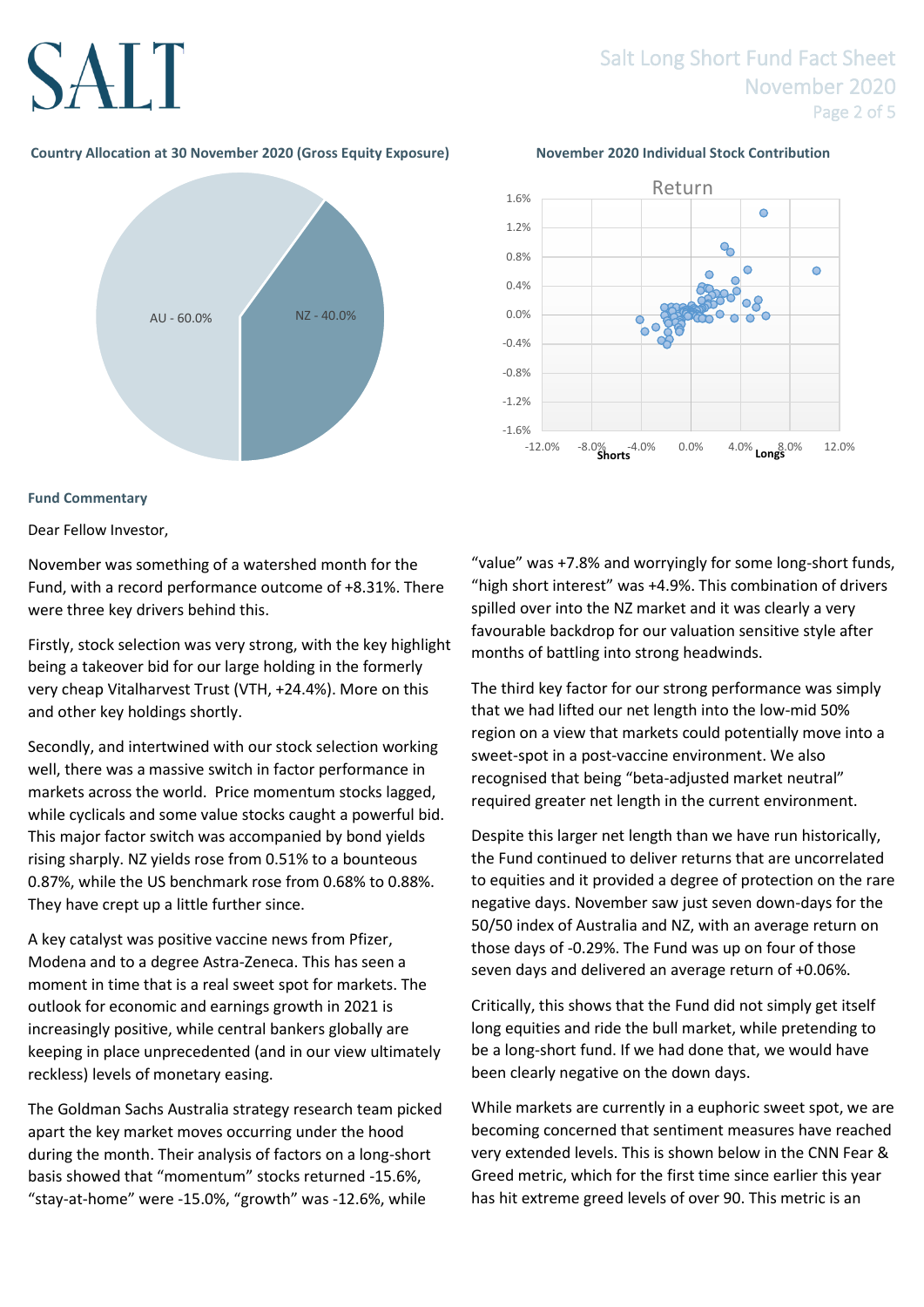# SALT

## Salt Long Short Fund Fact Sheet November 2020 Page 3 of 5

amalgam of seven different measures of risk appetite and gives a very useful overall measure of investors' positioning and momentum.



We have found that a reading of extreme fear is almost always a good entry point if one is brave enough to put on the steel helmet and clamber out of the trenches – although it is always far easier afterwards than at the time! March/April 2020 and late 2018 (when everyone feared rising rates) were classic examples.

Readings of extreme greed have been a very useful signpost although they are not quite as infallible in their timing as extreme fear - it seems that in a world of zero yields, the party can rock on at its zenith for a while before it runs out of puff. Nevertheless, it has still been a useful tactical signal and right now, it is flashing crimson red at a reading of 94/100 extreme greed.

There are innumerable anecdotes and stories pointing in the same tactical direction as this Fear & Greed measure. US broker feedback for the week ended Nov 11th was that global equities received \$44.5bn of inflows, the largest on record by a considerable distance; US equities saw \$32.5bn of inflows, the second largest on record; and the AAII Sentiment Survey had its largest one week jump in bulls versus bears since 2010. Coincidentally, insider selling picked up sharply.

A question you may be pondering given our concerns about this outbreak of rampant greed is how will the Fund fare given that it ended the month at 52.7% net long? Firstly, we have been gradually trimming some of our fewer liquid longs as they hit new highs to lessen our exposure. Secondly, even while net length has been above 50% in the last several months, we have consistently had positive returns on downdays. Thirdly, the Fund is not quite as long as it looks because 6% of it is effectively cash with the Vitalharvest takeover, and 3% of it is effectively cash via the 360 Capital REIT (TOT) which is strategically aimless but at an alluring discount to its NTA which is largely cash.

What could change the current euphoria? Aside from the usual bogeymen such as trade wars, North Korea, Taiwan, EU disintegration, Brexit, a Covid-19 mutation et al, the most obvious catalyst would be a re-emergence of inflation. Even though there is no academic research consensus that 2.0% is the optimal CPI inflation target, the reality is that central banks will keep targeting it. Some are even determined to over-shoot given past under-shooting. There is little sign they will change even as political pressure grows due to financial and housing market looking ever more bubbly.

Any re-emergence of inflation would be a major paradigm shift. It would see bond yields rise, equity markets weaken, commodities outperform and a major outperformance of "value" relative to "growth". The last month's experience would be a mere appetiser. There is such a wall of money invested and levered up against interest rates staying low for many years that the reversal potential is immense. Any signs of a move away from clearly ineffective QE policies towards "helicopter money" might have a similar impact.

We are not yet making a major bet on inflation re-emerging but a few early warning signs are popping up which are not congruent with historically low bond yields. House prices and rents are booming; hapless local authorities are looking at putting through rate increases that range from high (5% in Auckland) to outrageous (20% + in Wellington); labour costs are rising due to the minimum wage lifting in April and sick leave doubling; business surveys and much anecdotal evidence is putting to an inventory shortage, with import links being disrupted; and the post-Covid world is showing signs of reversing the globalisation trend of recent years which has seen tradeable inflation of around 0% offset nontradeable inflation of around 3%.

These warning signs are not being lost on businesses and consumers, with the chart below from ANZ Bank re household inflation expectations really grabbing our attention. The link is admittedly loose but wouldn't it be fascinating if this transmitted to an unexpected lift in CPI inflation?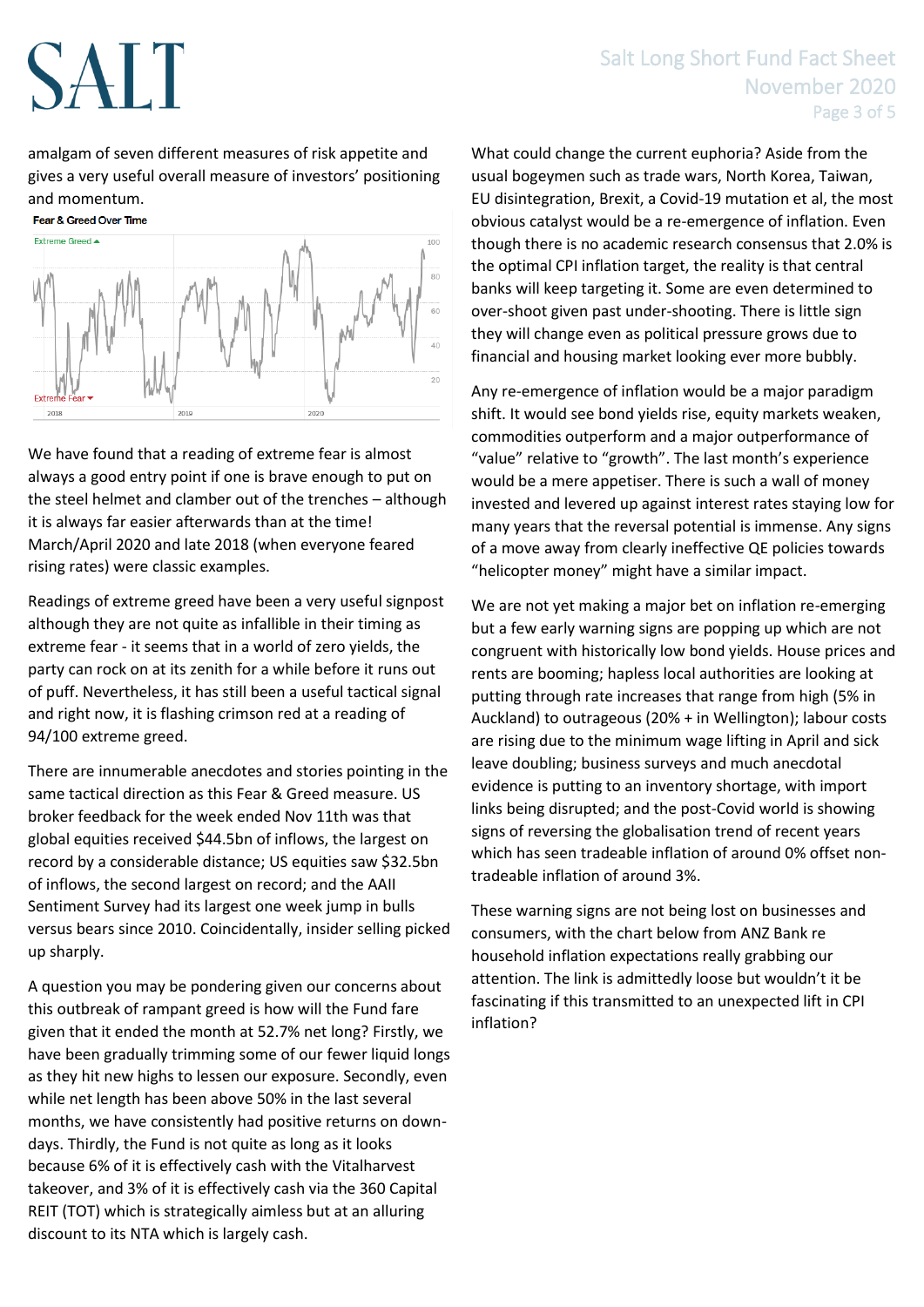# AIT

### Salt Long Short Fund Fact Sheet November 2020 Page 4 of 5

Household inflation expectations and CPI inflation



Source: Statistics NZ, ANZ Research

Returning to the performance of the Fund in November, we delivered a return of +8.31%. As one might expect in a strong month for markets, our long book's return of +10.4% far outpaced the -2.2% from the short book. Our closely followed "winners to losers" ratio was an extremely strong 69%, with the magnitude of the largest winners being far greater than the largest losers. Some of this ratio was a mix effect of having more longs than shorts in a strong up-month but the ratio within our longs was 83%, while it was still a respectable 46% in our shorts; i.e., 46% of our shorts worked in a huge up-month for the market.

The largest contributor by quite some distance was the large position we had built in Vitalharvest Trust (VTH, +24.4%), which received a takeover bid at \$1.00 from a real estate subsidiary of Macquarie Group. In our view, this price is a touch on the light side. VTH will have an exceptional year of variable rentals in 2021 in contradistinction to last year's drought; the market would re-rate VTH sharply if they could renegotiate their variable rentals into a higher fixed rental stream; and the likelihood of moving to a far higher fixed rental stream in 5 years has a lot of value. We hold some minor hopes of a bump but the cause was not helped by the manager, Primewest agreeing to sell its management contract and to sell its shares at \$1.00 in the absence of a better bid.

The second stand-out was our long in the mining equipment rental company, Emeco Holdings (EHL, +36.8%) which is the archetypal "dirty" cyclical. Post their equity raising of several months ago, their balance sheet is now unquestionably robust and we were purchasing shares well below both NTA and the raising price. The knock on EHL has been their exposure to the declining coal sector but their numbers suggest this is being offset by the smaller but strongly growing gold and base metals segments.

We find that rental equipment companies tend to have a lifecycle, where at the bottom you can buy them well below replacement cost. Normally this is accompanied by losses but the difference this time was that you were also getting strong contracts and decent cashflows/profits. At some point, if the shift to cyclical stocks really does have legs, we suspect we may be able to sell to momentum chasing investors well above the current share price. EHL moved from 70cps in May 2017, to a peak of \$3.50 in mid-2018, to a recent trough of \$0.70 and is now back to just over \$1.00. These sorts of stocks have enormous leverage both from their earnings and from the multiples that different classes of investing tourists put on them at the top and the bottom. The hard part is being lucky and/or skilful in picking these huge shifts.

In a similar vein, the Fund benefitted to a smaller degree from its holdings in the engineering consultancies Cardno (CDD, +13.8%) and Intega Group (ITG, +7.1%). These both have strong balance sheets, solid outlooks as governments look to spend on infrastructure but are on single digit forward PE ratios. A cheap valuation with growth and structural tailwinds is our sort of investment.

A third major contributor was a large long we built in Graincorp (GNC, +23.5%) on fleeting weakness due to overblown fears following a localised hailstorm. After the difficulties of last year's severe drought, they are on the cusp of a perfect storm of positive news. The East Coast winter harvest is massive, the summer crop planting outlook is very good, West Australia looks weak and the global planting outlook is difficult driving high prices for wheat, corn et al. GNC is still only on circa 5x EV/EBITDA adjusting for their remaining stake in United Malt (UMG).

A fourth sizeable winner was our generally disappointing investment in Qantm Intellectual Property (QIP, +13.6%) which bounced off its lows which had been driven by mandate-loss style selling. We remain deeply frustrated with QIP who seem to view themselves as still being a private partnership rather than a publicly listed company that is run for its shareholders. It should be an outstanding business on a high multiple as sticky patent clients generate highly certain fee streams for decades into the future. However, QIP is on a PE of just 11x and a cash dividend yield of 6.1%. In our view, it should be privatised.